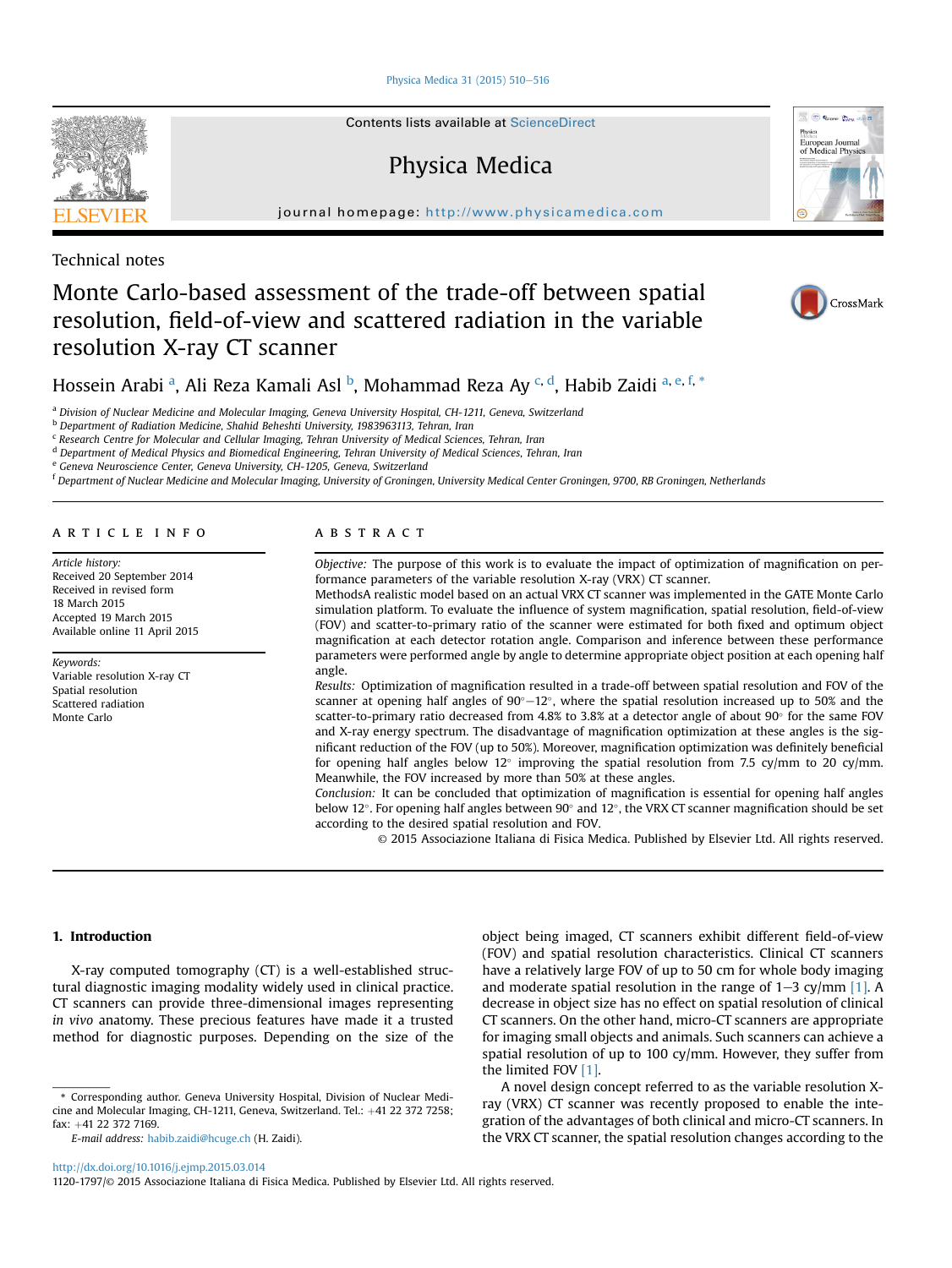object size [\[2\].](#page-5-0) In such scanners, by angulation of the detector with respect to the incident X-ray beam, the apparent cells width in the object plane would decrease which consequently results in improved spatial resolution. Briefly, the spatial resolution and the FOV of the VRX CT scanner is a function of detector arm angulation [\[3\]](#page-5-0). The outstanding merit of the VRX CT scanner is that objects are imaged at an adequate spatial resolution according to their size. As such, small objects are imaged at high spatial resolution while the FOV is accordingly small, whereas large objects are imaged at relatively low spatial resolution and large FOV.

The idea behind the VRX CT can be applied in a variety of configurations for different purposes. In a single array VRX detector, the spatial resolution improvement is due to a decrease of the apparent size of the cells in the transverse plane while the axial spatial resolution remains unchanged. Cone-beam VRX CT can improve the spatial resolution not only in the transaxial plane but also in the axial plane. Mutli-arm VRX CT scanners are designed to scan objects at two different spatial resolutions in a single acquisition such that the target region in the object is imaged at high spatial resolution whereas the remaining area is imaged at relatively low spatial resolution. Each of these types of VRX CT scanners has its own limitations, calibration parameters and image reconstruction challenges that require detailed assessment and optimization [\[4\].](#page-5-0)

A common physical limitation that tends to degrade the spatial resolution of VRX CT scanners is the X-ray source focal spot size [\[3\]](#page-5-0). In all configurations of VRX CT scanners (one-dimensional, flat panel and cone-beam), the angulation of the detector results in improvement in detector resolution while the geometrical unsharpness due to the influence of focal spot size remains unchanged [\[5\]](#page-5-0). In addition, the optimum magnification at each detector angle, which leads to maximum achieveable resolution, varies due to improvement in detector resolution. Two factors that contribute to optimum magnification are detector resolution and focal spot size. In the VRX CT, the detector resolution varies as a function of angle between the detector and incident X-ray beam while the focal spot size is fixed independent of detector angulation. Thus, the optimum magnification is different at each incident angle and as such, utilizing a fixed system magnification would result in spatial resolution degradation within a range of detector angles  $[6]$ . The motivation behind the VRX CT design concept is primarily to provide a high spatial resolution, which varies according to the angle between the detector and incident X-ray beam [\[2\].](#page-5-0) The influence of focal spot size along with deviation from optimum magnification are the main limiting factors which confine the spatial resolution in the VRX CT scanners [\[3,6,7\].](#page-5-0)

The spatial resolution improvement can simply be achieved by diminishing the focal spot size but this approach has its own physical limitations [\[2\]](#page-5-0). An alternative approach for spatial resolution enhancement in the VRX CT consists of optimizing the magnification at each detector angle  $[6]$ . For this purpose, first the optimum magnification at each detector angle should be calculated and then the object should be repositioned accordingly. Changing the position of the object will directly alter the FOV of the system. Therefore, evaluation of the effect of magnification optimization on spatial resolution should be performed along with its impact on the system's FOV  $[6]$ . Moreover, the scatter-to-primary ratio of the scanner will vary after magnification optimization owing to changes in object position and FOV of the system. Scattered radiation in VRX CT scanners is of a special importance since the FOV and X-ray tube voltage vary according to object size. Hence, the magnitude and spatial distribution of scatter-to-primary ratio would be different at each detector angle. Furthermore, magnification optimization tends to change the position of the object with respect to the detector and X-ray source which in turn influence the scatter-to-primary ratio.

In current VRX CT scanner configurations, the object position is assumed to be fixed for the entire range of detector angles, which leads to deviation from optimum magnification when the detectors rotate, thus degrading the spatial resolution  $[6]$ . In this work, we investigate the influence of magnification optimization on a onedimensional VRX CT scanner. The spatial resolution, FOV and scatter-to-primary ratio were evaluated for both fixed and optimized magnifications using Monte Carlo simulations [\[8\].](#page-5-0) In our previous study [\[6\]](#page-5-0), we evaluated the trade-off between spatial resolution and transaxial FOV of the scanner as a function of system magnification. Moreover, the limiting effect of the finite size of the X-ray focal spot was also studied in a separate work [\[5\]](#page-5-0). In this study, we expand previous contributions by simultaneously evaluating the magnification trade-off between FOV, spatial resolution and scattered radiation using Monte Carlo simulations. Furthermore, the detective quantum efficiency (DQE) of the scanner was computed in order to provide a useful insight into the scanner's performance at different magnifications.

## 2. Materials and methods

# 2.1. The VRX CT scanner

Figure 1 depicts a schematic diagram of the VRX CT scanner, which includes a dual-arm VRX detector. In this configuration, the two detector arms can rotate around a common pivotal point (vertex). The dual-arm VRX detector provides left-right symmetry, which is preferable for use in CT scanners. In addition to left-right symmetry, the dual-arm VRX detector provides lower magnification non-uniformity and small variations in the spatial resolution from one end of detector to the other. The dual-arm VRX detector is also suitable for compact system design.

The X-ray source is placed at source-vertex distance from the center of the dual-arm VRX detector. The vertex is a common pivotal point between the two detector arms. The center of the object plane (FOV) is placed at source-object distance from the Xray source. The diameter of the circle shown in Fig. 1 determines the FOV of the system. The angle between each detector arm and the central axis is called the opening half angle  $(\alpha)$ . In a VRX CT scanner, the opening half angle changes from almost  $90^\circ$ , where we have the lowest spatial resolution and largest possible FOV, to about 1°, where the spatial resolution reaches its highest value while the FOV is at its smallest range.

#### 2.2. Optimization of magnification

There is a fundamental trade-off between the improvement in detector spatial resolution due to image magnification and



Figure 1. Schematic diagram of a VRX CT scanner;  $\alpha$  is the opening half angle and  $\theta$  the incident angle.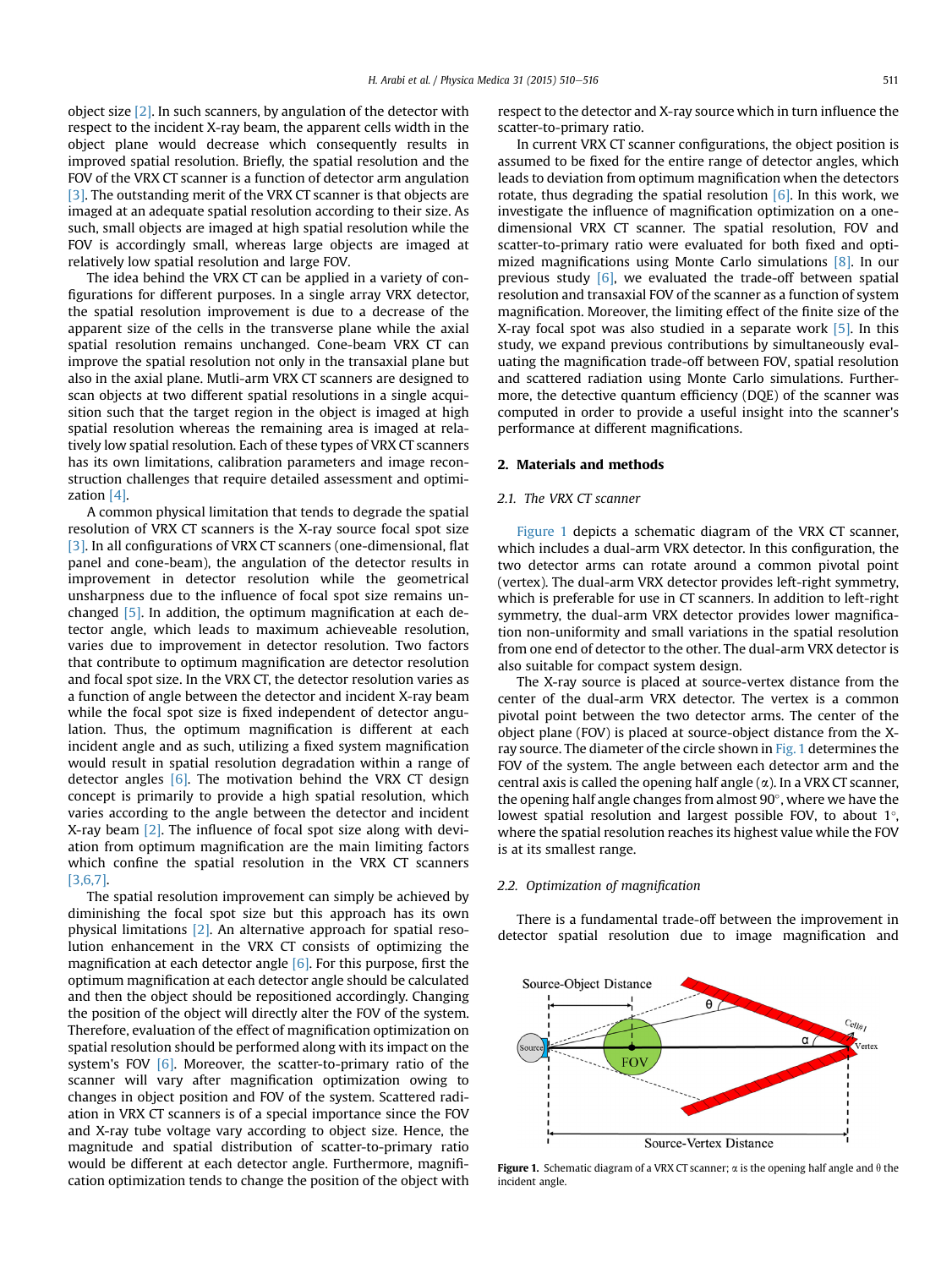<span id="page-2-0"></span>decrease in object detail due to increased source magnification. If the detector cells are defined as a rectangle of width W, the cut-off spatial frequency of the system due only to detector element size is obtained from the following equation.

$$
U_d = \frac{M}{W} \tag{1}
$$

where *M* is the system magnification and  $U_d$  is the spatial resolution of the scanner due to the effect of detector elements size while other factors such as focal spot, inter-cell cross-talk, and reconstruction algorithm are disregarded. Similarly, the cut-off spatial frequency of the system due to the effect of X-ray focal spot size is obtained from the following equation.

$$
U_s = \frac{M}{A(M-1)}\tag{2}
$$

where A is the X-ray focal spot size and  $U_s$  describes the ideal spatial resolution of the scanner. The system magnification  $(M)$  is the common factor in equations  $(1)$  and  $(2)$  and as such, the optimum magnification for maximum spatial resolution occurs when  $U_d = U_s$ .

$$
M_o = \frac{W}{A} + 1 \tag{3}
$$

Both focal spot size and detector spatial resolution influence the overall spatial resolution of the system and the optimal magnification should enable reaching the best achievable spatial resolution. To achieve the highest possible spatial resolution at each opening half angle, it is necessary to reposition the object to satisfy the conditions of optimum magnification and as mentioned earlier, repositioning the object alters the FOV and primary-to-scatter ratio.

## 2.3. Monte Carlo simulations

A realistic geometrical model of the VRX detector was developed on the GATE (GEANT Application for Tomographic Emission) Monte Carlo platform based on an actual VRX CT scanner designed and built by Melnyk and DiBianca  $[3]$ . GATE is a dedicated Monte Carlo package suitable for simulation of medical imaging systems. The first and foremost step in modeling an imaging system in GATE consists in defining its geometry. Owing to the non-conventional geometry of the detectors, a nonstandard model had to be defined. This was achieved using scanner generic system in GATE which generates only ASCII and Root outputs. Another important step in the definition of a GATE model is "digitization". In this process, the electronic response of a detector in a scanner is simulated, which involves the conversion of charged particles into an electric signal. Each detector cell was read separately without modeling of time and energy blurring and noise. Since the detectors operate in current mode, no threshold was applied for each individual hit. The total number of detected photons at each detector cell accounted for the cell signal. For the purpose of simplicity and computational load, optical transport was not considered in our simulation.

According to the characteristics of this VRX CT scanner, a fan beam X-ray tube with focal spot size of 0.6 mm was used. The X-ray tube voltage is a function of the FOV in order to produce a decent contrast at minimum patient dose. Based on experimental measurements reported in Ref.  $[3]$ , the optimum X-ray tube voltage for proper contrast varies nonlinearly from 125 kVp to 40 kVp as the FOV of the VRX CT decreases from 36 cm to 1 cm. This trend of the X-ray tube voltage was used to calculate the spatial resolution and scatter-to-primary ratio where at each opening half angle the FOV of the system is calculated and then the corresponding X-ray energy is obtained from the X-ray tube plot given in Ref. [\[3\].](#page-5-0) In the above reference, the optimum X-ray tube voltage was obtained experimentally considering tissue and bone phantoms. The optimum tube voltage obtained from the bone phantom varied from 40 kVp to 70 kVp as the FOV changes from 1 cm to 36 cm. In our simulation, we used the optimum tube voltage obtained from the tissue phantom with the values mentioned earlier. The number of simulated photons was sufficiently high in order to minimize the statistical uncertainties. The Spektr tool was used for generation of beam spectra. Spektr is a computational tool for X-ray analysis based on the method of interpolating polynominals referred to as TASMIP [\[9\]](#page-5-0). Spektr provides discrete X-ray spectra with a step of 1 keV and maximum energy of 150 keV.

The VRX CT scanner includes two detector arms, each consisting of 12 modules of 24 cells per module (288 cells). The detector cells are composed of cadmium tungstate (CdWO<sub>4</sub>) having a width of CelWidth. The cells are separated by lead (Pb) sheet of width Cel-SepWidth. A reflective paint of width RefPntWidth coats the surface between cells and separators. The material of the reflective paint is aluminum oxide  $(Al_2O_3)$ . The modules are separated by lead sheets of width ModSepWidth. The module thickness and height are ModThick and ModHeight, respectively. Table 1 summarizes the parameters of the detector modules and the VRX CT scanner.

Only one of the detector arms with discrete cells was simulated owing to the left-right symmetry of both arms. The opposite arm was constructed from a uniform material in such a way that the detector had the same X-ray attenuation properties of the original one. This Monte Carlo model was validated in previous studies [\[7,10\].](#page-5-0)

#### 2.3.1. Calculation of the spatial resolution

The modulation transfer function (MTF) is a standard metric used to characterize the spatial resolution of an imaging system [\[11\]](#page-6-0). Evaluation of the system MTF usually involves measurement of the point-spread function (PSF), line-spread function (LSF) or edgespread function (ESF)  $[12]$ . The PSF is defined as the radiation intensity distribution in the image of a point object. Similarly, the LSF and the ESF represent the radiation intensity distribution in the image of a perfectly attenuating line and edge of unit intensity [\[11,13\].](#page-6-0) Once the ESF of the system is measured, the corresponding MTF can be computed as [\[14\]:](#page-6-0)

$$
MTF(f) = c \left| F\left(\frac{d}{dx} ESF(x)\right) \right| \tag{4}
$$

where F represents the Fourier transform operator, c a normalization constant,  $x$  and  $f$  are the spatial and frequency coordinates, respectively.

|--|

Characteristics of the VRX detector module and VRX CT scanner.

| VRX detector module parameter      | Value             |
|------------------------------------|-------------------|
| Cell width CelWidth                | 0.79              |
| Module height ModHeight            | 20.14             |
| Module thickness ModThick          | 3.00              |
| Cell separator width CelSepWidth   | 0.10              |
| Module separator width ModSepWidth | 0.18              |
| Reflective paint width RefPntWidth | 0.05              |
| VRX CT scanner parameter           |                   |
| Source-vertex distance             | $150 \text{ cm}$  |
| Source-object distance             | 106 cm            |
| Number of cells per arm            | 288               |
| Number of active cells per arm     | 256               |
| <b>FOV</b>                         | $1 - 36$ cm       |
| Focal spot size                    | 0.6 <sub>cm</sub> |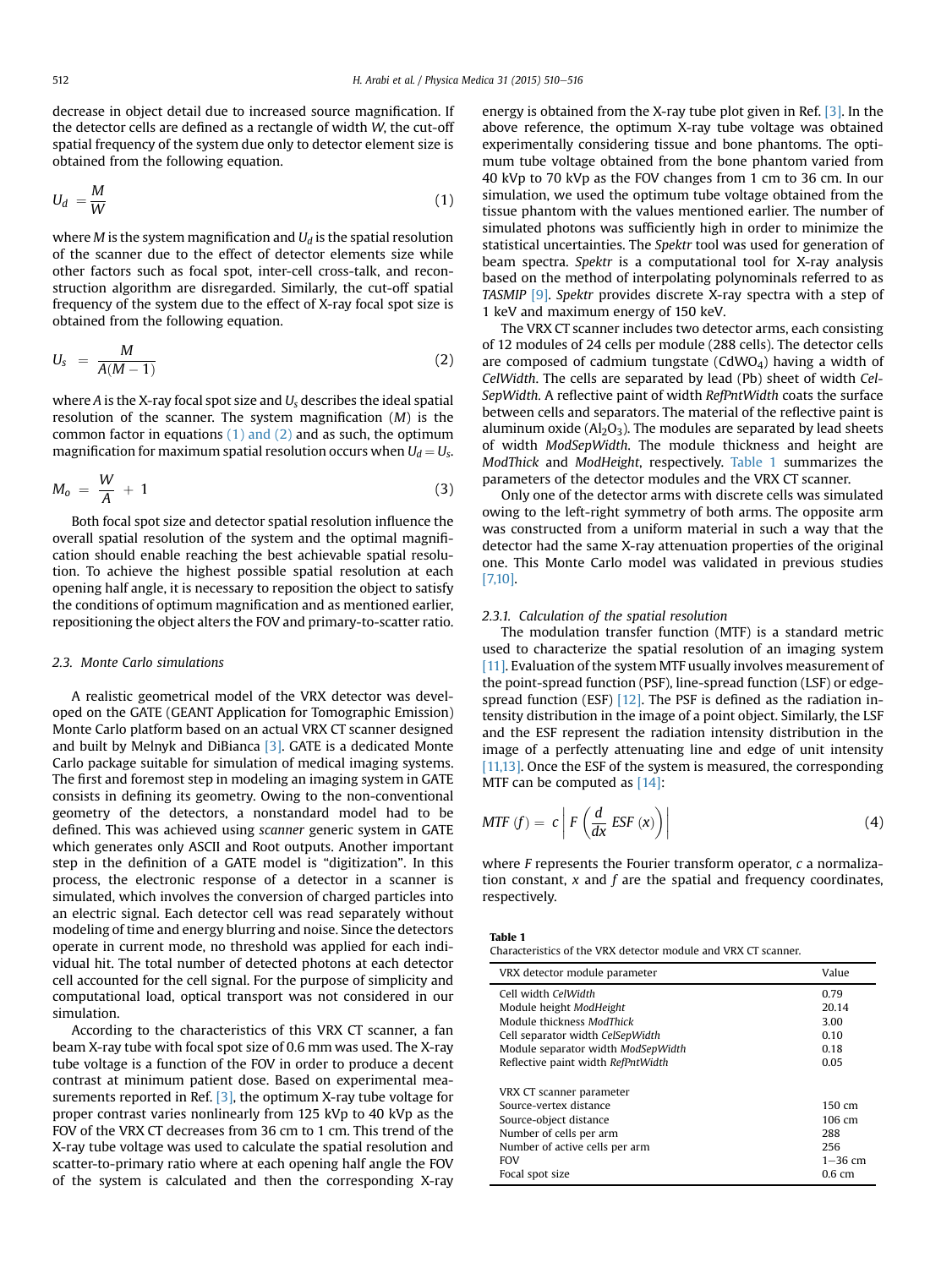In this work, the ESF was used for measurement of the spatial resolution. To fulfill this aim, an edge with infinite attenuation was employed for calculation of the ESF. Technically GATE does not allow using an element with infinite attenuation; however, it is practically possible to define a new element with sufficiently high density to emulate the ideal shield. In our simulation, we defined an element used to build the edge for measuring the ESF having a density 1000 times the density of Tungsten. The edge was placed in front of the middle detector active cell (cell#128) and the radiation intensity distribution of the edge recorded by the detector. In VRX detectors, the variation in magnification of detector cells results in different spatial resolution along the detector length. Cell#1 has the highest magnification while cell#256 (last active cell) has the lowest magnification in the VRX detector. As the opening half angle becomes smaller, the magnification difference between cell#1 and cell#256 increases [\[3,5\]](#page-5-0). For instance, at an opening half angle of about 90 $^{\circ}$ , this difference is almost zero while at 23 $^{\circ}$  cell#1 operates at a magnification of 1.41, cell#256 at 1.19 and the middle cell#128 at a magnification of 1.30. The corresponding values at an opening half angle of  $6^{\circ}$  for cell#1, cell#256 and cell#128 are 1.41, 1.17 and 1.29, respectively. These magnification non-uniformities cause spatial resolution non-uniformity across the detector. The spatial resolution of the VRX detector was measured for cell#128 (middle active cell) since it has a sort of middle magnification along the detector length at each opening half angle. The spatial resolution along the detector varies slowly due to the very small differences in magnification for each cell. Thus, the measured spatial resolution for middle cell#128 is representative of the system spatial resolution. The ESF of the system was measured for 20 opening half angles ( $\alpha$ ) from 1 $\degree$  to 90 $\degree$  with equal steps.

For each opening half angle, the ESF was calculated twice. First, the object was placed at source-object distance of 106 cm representing the actual configuration of the system and then, the object was placed at optimum magnification. After measurement of the ESF at each opening half angle, the corresponding MTF of each ESF was computed using Eq. [\(4\)](#page-2-0). Afterwards, the spatial resolution of the system at each opening half angle was extracted from the obtained MTFs. An MTF corresponding to 10% of maximum MTF was used to determine the spatial resolution of the system at each opening half angle.

The spatial resolution of the VRX scanner at a fixed magnification and at optimum magnification was estimated as a function of the opening half angle, thus enabling to assess improvement of the spatial resolution resulting from optimization of magnification.

# 2.3.2. Calculation of scatter-to-primary ratio

The scatter-to-primary ratio is used as a benchmark for assessment of scattered radiation in computed tomography and is defined as the ratio of scattered radiation occurring in the object to primary X-ray photons recorded by the detector cells [\[15\].](#page-6-0) The assessment of the magnitude and spatial distribution of scattered radiation is an important issue in the VRX CT scanner since the FOV (object size) and X-ray tube voltage change at each opening half angle. Furthermore, the detector cells face different distances to the object owing to the angulation of the detector arms  $[3,5]$ . This particular feature further diversifies the magnitude and spatial distribution of scattered radiation at each opening half angle. A cylindrical water phantom was used to calculate the scatter-toprimary ratio of the VRX CT scanner as a function of the opening half angle. The phantom had a height of 40 cm and a diameter equal to the FOV of the scanner at the corresponding opening half angle. The same X-ray spectrum used for simulation of spatial resolution was utilized for measurement of scatter. The energy of X-rays at each detector angle is a function of the system's FOV. The scatter-to-primary ratio was calculated for 20 opening half angles

with equal steps from  $1^\circ$  to 90 $^\circ$ . The scatter-to-primary ratio was calculated twice for each opening half angle. First, the object was placed at a source-object distance of 106 cm (actual configuration of the scanner). Second, the object was placed at optimum magnification. Thereafter, the average of scatter-to-primary ratio for both source-object distances was computed as a function of the opening half angle.

## 2.3.3. Detective quantum efficiency

At small opening half angles, a considerable amount of the incident photons will more likely be absorbed in the lead cell separator rather than in the scintillator. As such, the detective quantum efficiency (DQE) is thought to be an appropriate characteristic criterion to account for this phenomenon. To this end, the DQE was calculated at each detector angle for both the fixed and optimum magnifications. The following formula was used for calculation of DQE.

$$
DQE = \frac{SNR_{out}^2}{SNR_{in}^2}
$$
 or 
$$
DQE(u) = \frac{d^2 \times MTF(u)^2}{q^2 \times NPS(u)}
$$

where for a given input flux,  $d$  is the average output signal produced, MTF is the measured spatial resolution, q is the number of incident X-ray quanta and NPS indicates the noise power spectrum yielded by the imager at the spatial frequency u.

The output signal to noise ratio ( $SNR_{out}$ ) is determined by the number of detected photons (d) at each cell which contributes to the output signal multiplied by the measured  $MTF(u)$  calculated for the cell under study. The number of detected photons at each detector cell can be simply read from GATE output files and normalized to the defined input flux of X-rays. Conversely, the input signal to noise ratio ( $SNR_{in}$ ) is simple to calculate given that the number of incident photons on the surface of each detector cell is known. Therefore, the DQE of each detector can be computed separately using the above defined equation.

# 3. Results

The apparent cells size (*W* in Eq.  $(3)$ ) in the VRX CT scanner vary by a factor  $1/\sin \theta$  owing to the rotation of detector arms ( $\theta$  is the angle of incidence of the X-ray beam on the detector)  $[4]$ . It can therefore be inferred from Eq.  $(3)$  that the optimum magnification changes dramatically when the incident angle changes from 90 $\degree$  to almost 1 $\degree$  [\[6\]](#page-5-0). The apparent cells width varies from almost  $0.79$  mm $-0.015$  mm as the incident angle changes from  $90^{\circ}$  to 1°. The variation in apparent cells width leads to different optimum magnification for each opening half angle. The optimum magnification for middle active cell (cell#128) of the VRX detector changes from 2.45 (at opening half angle of  $90^{\circ}$ ) to almost 1.1 (at opening half angle of  $1^\circ$ ). The optimum magnification varied non-linearly as a function of the FOV (or opening angle) with values of 1.23, 1.66, 1.93, 2.14 and 2.30 for opening half angles of 10 $^{\circ}$ , 30 $^{\circ}$ , 45 $^{\circ}$ , 60 $^{\circ}$  and 80 $^{\circ}$ , respectively. Optimization of magnification for cell#128 (middle active cell) can greatly reduce the magnification non-uniformity along the detector length [\[6\].](#page-5-0)

[Figure 2](#page-4-0) depicts the spatial resolution of the VRX CT versus the opening half angle for a fixed source-object distance of 106 cm and after magnification optimization. The spatial resolution of the VRX scanner was calculated for cell#128 while other detector cells have almost the same spatial resolution at large opening half angles. A relatively large variation was observed at small opening half angles because of the non-uniformity of magnification across the VRX detectors. For instance, at an opening half angle of  $23^\circ$  (at fixed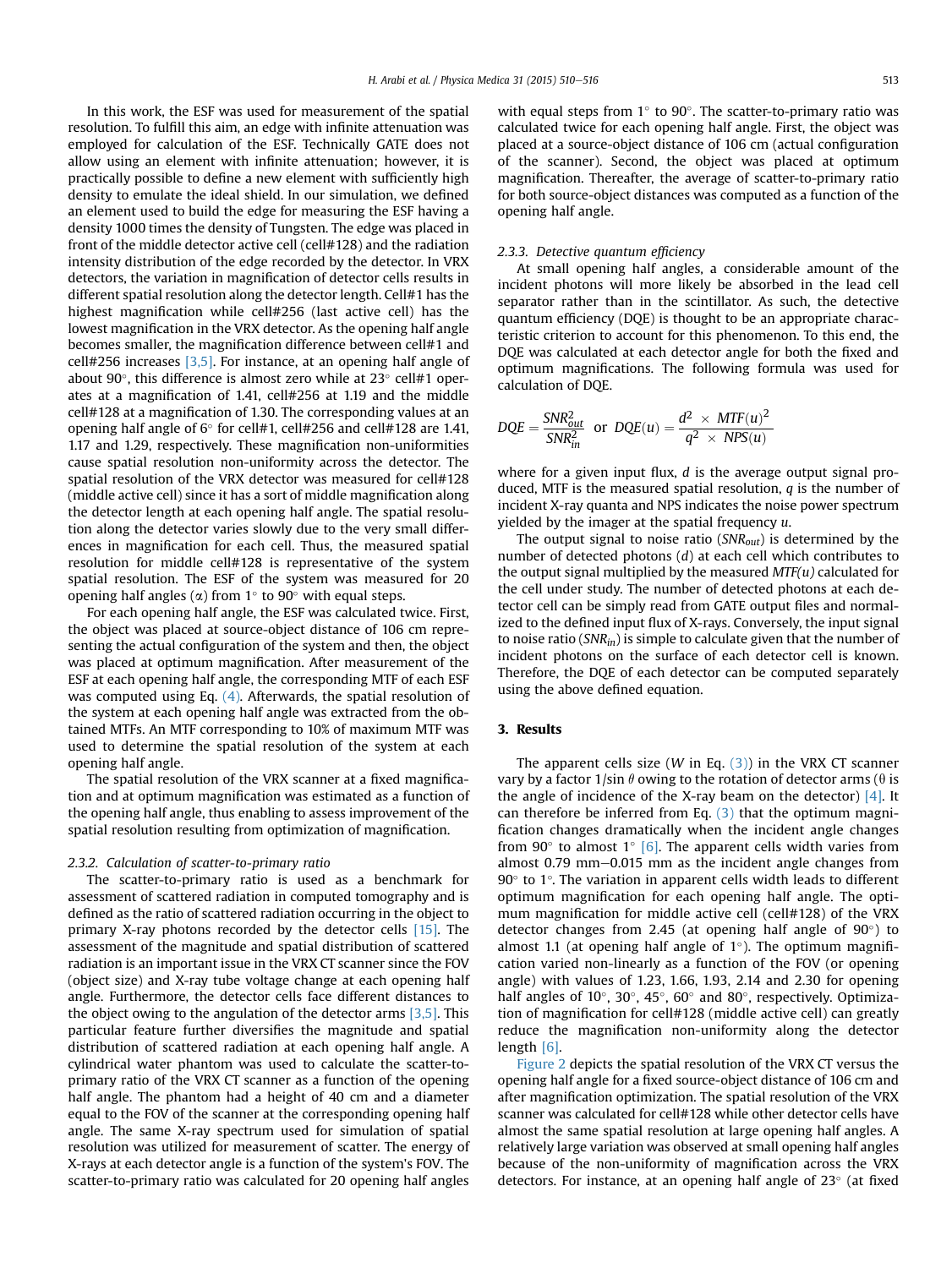<span id="page-4-0"></span>

Figure 2. Spatial resolution of the VRX CT scanner at fixed system magnification (source-object distance of 106 cm) and optimized magnification for the middle active cell of the detector (cell#128).

magnification), the spatial resolution for cell#1, cell#128 and cell#256 were 3.5, 3.2 and 2.9 cy/mm, respectively. These values turned out to be 5.7, 7.5 and 10.7 cy/mm, respectively, at an opening half angle of  $6^\circ$ .

As mentioned earlier, the optimum magnification for cell#128 changes from 2.45 to almost 1.1. Such variation in system magnification entails changing the source-object distance from 62 cm (at opening half angle of  $90^{\circ}$ ) to 130 cm (at opening half angle of  $1^{\circ}$ ). Thus, changing the source-object distance greatly affects the scanner's FOV particularly at large opening half angles where the FOV dropped from 36 cm to 19 cm at  $90^\circ$  and from 26 cm to 16 cm at  $40^\circ$ . On the other hand, the FOV tended to increase at small opening half angles (below  $12^{\circ}$ ) after optimization of magnification.

Likewise, both the source-object distance and scanner's FOV had significant impact on the scatter-to-primary ratio. Initially, the comparison of scatter-to-primary ratio before and after magnification optimization was performed based upon the common opening half angle. . This comparison was not straightforward in the sense that the comparison is not performed using the same object size and simulated X-ray energy spectrum. The significant reduction of scatter after optimization of magnification originated from the decrease in object size and effective X-ray energy. To put into perspective the sole impact of magnification changes on the amount of scattered radiation, the comparison was made using the same object size and X-ray spectrum as illustrated in Fig. 3. It is worth to highlight that the relative contribution of photoelectric and Compton interaction crosssections to the attenuation of X-rays in water as a function of photon energy plays a role in this context. Indeed, by increasing the X-ray energy (range:  $40 \text{ keV}$  –  $140 \text{ keV}$ ), the number of scattered radiation tends to decrease nonlinearly. Therefore, at a given FOV and same object-to-detector distance, the scatter-toprimary ratio increases as the X-ray energy increases. For instance, at a FOV of 20 cm, the scatter-to-primary ratio is 11.9%, 6.7%, 4.8% and 3.2% at X-ray energies of 80, 100, 125 and 140 keV, respectively.

Figure 4 depicts the relative DQE as a function of the detector angle. At each detector angle, the DQE corresponding to 1/10th of the maximum DQE is plotted in Fig. 4 similar to MTF plots. [Figure 5](#page-5-0) shows the percentage of change in the FOV, scatter-to-primary ratio and spatial resolution of the VCT scanner after optimization of magnification in comparison to fixed system magnification. Optimization of magnification had opposing effects on the FOV, scatterto-primary ratio and spatial resolution and involves a trade-off between these factors in the VRX CT scanner.



Figure 3. Comparison of scatter-to-primary ratio of the VRX CT scanner for fixed system magnification and optimized magnification at the same FOV (object size) and X-ray energy spectrum.

## 4. Discussion

The rationale behind the design of the VRX CT scanner is to provide a variable spatial resolution as a function of the opening half angle along with achieving comparatively high spatial resolution at small opening half angles. The spatial resolution at opening half angles between  $90^{\circ}$  and  $12^{\circ}$  is a sinusoidal function of the opening half angle (Fig. 2). However, at opening half angles below  $12^{\circ}$ , the spatial resolution was limited by the focal spot size. The influence of focal spot size restricted the spatial resolution of the system to almost 7.5 cy/mm. Although at angles below  $12^{\circ}$ , the apparent cells width in the object plane were considerably small enabling the spatial resolution reach up to 40 cy/mm  $[3]$ , the focal spot size played the dominant role and limited the achievable spatial resolution. The slight variation in spatial resolution at angles below  $12^{\circ}$  stems from the relatively small changes in system magnification because of detector rotation. At opening half angles between  $90^\circ$  and  $12^\circ$ , the detector resolution was the limiting factor of spatial resolution and the focal spot size had minor effect. Thus, the spatial resolution is improved owing to improvement in detector resolution achieved by its angulation. The optimization of magnification had two appreciable effects on the spatial resolution: first, the spatial resolution improves significantly especially at small opening half angles from 7.5 cy/mm to almost 20 cy/mm. Second, the spatial resolution becomes a sinusoidal function of the opening half angle for the whole range of  $\alpha$ .



Figure 4. Relative detective quantum efficiency (DQE) at each detector opening half angle for fixed and optimized magnification. All values are normalized to the maximum DQE at a FOV of 1 cm at optimum magnification.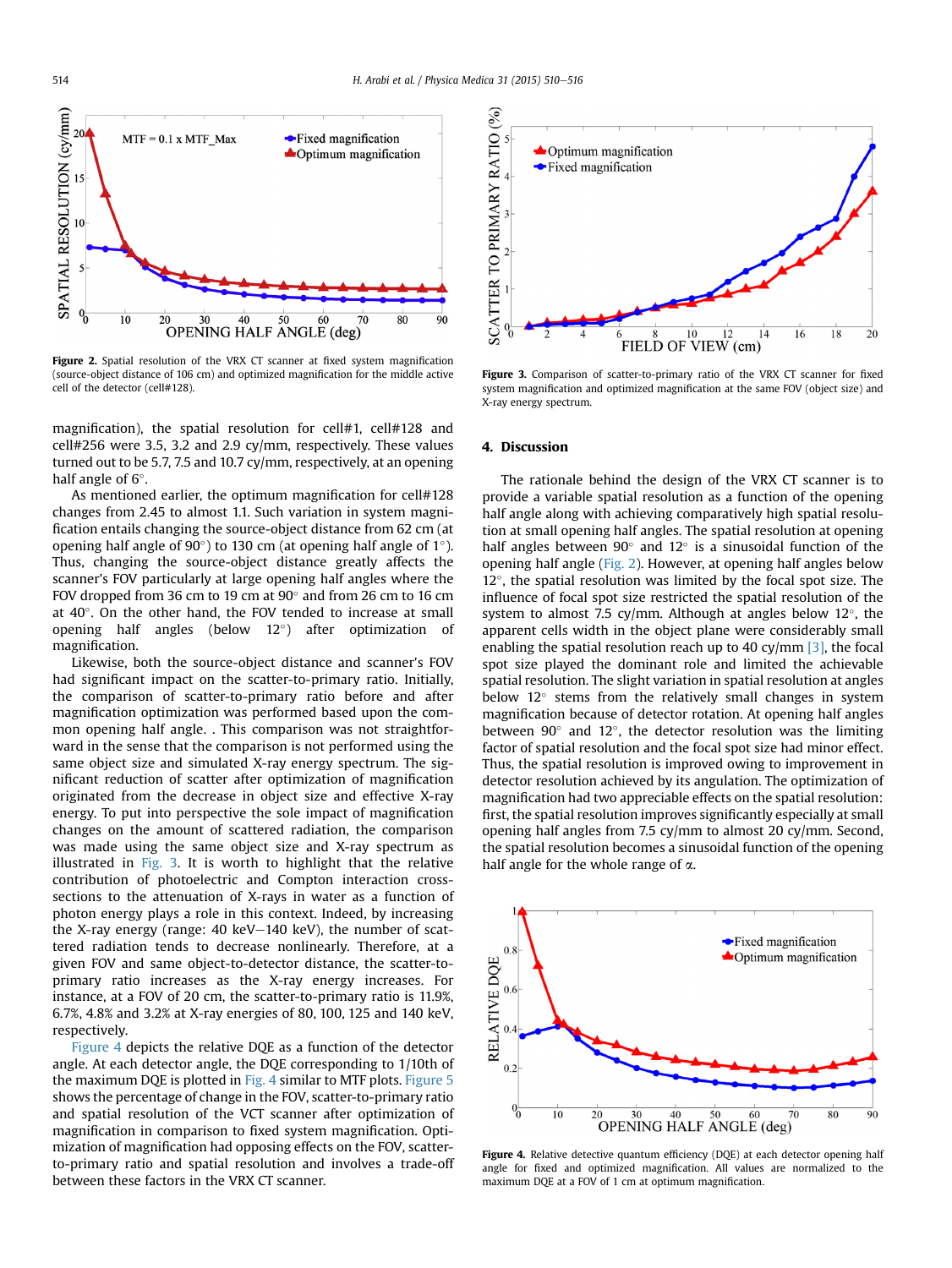<span id="page-5-0"></span>

Figure 5. The percentage of changes in spatial resolution, field-of-view and scatter-toprimary ratio of the VRX CT scanner after optimization of magnification at each opening half angle.

The plot of the relative system DQE demonstrate almost a similar behavior to the MTF. At small angles, the DQE show significant improvement owing to the improvement in spatial resolution after optimization of magnification. At fixed magnification, the DQE exhibit a downward behaviour. The motive of this trend is twofold: first at small detector angles there is no improvement in spatial resolution (the MTF is almost constant), and second, at small detector angles the incident photons flux encounter the detector surface at very oblique angles and as such, they face a smaller effective length in the scintillation crystals and are more likely to be absorbed in lead cell separators. A similar effect is observed at large detector angles where despite the improved spatial resolution compared to a detector angle of  $90^\circ$ , the DQE decrease owing to the higher possibility for the incident photons to pass through the scintillation crystal and interact in the lead separators.

For the VRX CT with a source-object distance of 106 cm, the magnification was optimum for an angle of  $\sim 12^\circ$ . At opening half angles ranging between  $90^{\circ}$  and  $12^{\circ}$ , the optimum magnification was higher than the magnification adopted in the experimental configuration. A higher magnification entails reducing the sourceobject distance which in turn changes the FOV of the scanner. Therefore, optimization of magnification at opening half angles of  $90^{\circ}-12^{\circ}$  reduces the FOV of the scanner by up to 50%. On the contrary, the optimum magnification for opening half angles of below  $12^{\circ}$  was lower than the system magnification. Thus, increasing the source-object distance led to enlargement of the FOV.

After optimization of magnification, the scatter-to-primary ratio decreased significantly at large opening half angles (from 14% to 4%). The decrease in scatter-to-primary ratio after optimization of magnification is due to the reduction in the size of the FOV (object size) and at the same time a lower X-ray effective energy. The decrease in scatter-to-primary ratio was beyond expectation after optimization of magnification. This can be partially justified by reduction of the FOV; however, changing the object-detector distance had also major impact on scatter-to-primary ratio. After optimization of magnification, the source-object distance changed from 106 cm to 130 cm at opening half angle of  $90^\circ$ . When the object is placed at larger distance from the detector, scattered radiation has a lower probability of reaching the detector especially for single array detectors. Therefore, the scatter-to-primary ratio tends to decrease at larger object-detector distances. This effect can be seen in [Fig. 3](#page-4-0) where the comparison is made using the same object size and X-ray spectrum with the only variant being the object to detector distance. The scattered radiation tends to increase at small FOVs after optimization of magnification because of closer object distance to the detector, however, the contribution of scattered radiation for these FOVs is still less than 1%.

The optimization of magnification in the VRX CT at opening half angles of  $90^{\circ}-12^{\circ}$ , not only decreases the FOV, but also increases the object-detector distance. Both factors cause significant reduction in scatter-to-primary ratio at these angles. The optimization of magnification at opening half angles below  $12^{\circ}$  increases the FOV as well as the source-object distance. Both factors contribute to increasing the scatter-to-primary ratio.

## 5. Conclusion

The focal spot size limits the spatial resolution of the VRX CT scanner to 7.5 cy/mm. In addition, at opening half angles below  $12^{\circ}$ , the spatial resolution remains set independent of detector angulation. After optimization of magnification at each opening half angle, the spatial resolution increases up to 20 cy/mm. Moreover, optimization of magnification minimizes the deteriorating effect of focal spot size on spatial resolution, which becomes a function of the opening half angle for the whole range of  $\alpha$ . Optimization of magnification at each opening half angle of the VRX CT scanner introduces a trade-off between spatial resolution, FOV and scatterto-primary ratio. After optimization of magnification at opening half angles ranging between  $90^{\circ}$  and  $12^{\circ}$ , the spatial resolution improvement is achieved at the expense of considerable reduction in the scanners' FOV (up to 50%). Beside the improvement in spatial resolution, the scatter-to-primary ratio decreases from over 4.8%-3.8% at the same FOV (object size) and X-ray energy spectrum. On the other hand, optimization of magnification for opening half angles below  $12^{\circ}$  increases both the FOV and spatial resolution at the expense of a higher scatter-to-primary ratio. At small opening half angles, the scatter-to-primary ratio was under 1%, even after optimization of magnification. Hence, optimization of magnification is essential for opening half angles below  $12^{\circ}$  because it increases the FOV and spatial resolution while the scatter-to-primary ratio is still acceptably small. For opening half angles of  $90^{\circ}-12^{\circ}$ , the magnification should be set according to the desired spatial resolution, FOV and importance of scattered radiation.

## Acknowledgments

This work was supported by the Swiss National Science Foundation under grant SNSF 31003A-149957.

## References

- [1] [Wang G, Zhao S, Yu H, Miller C, Abbas P, Gantz B, et al. Design, analysis and](http://refhub.elsevier.com/S1120-1797(15)00076-9/sref1) simulation for development of the fi[rst clinical micro-CT scanner. Acad Radiol](http://refhub.elsevier.com/S1120-1797(15)00076-9/sref1)  $2005:12:511-25$
- [2] [DiBianca FA, Zou P, Jordan LM, Laughter JS, Zeman HD, Sebes J. A variable](http://refhub.elsevier.com/S1120-1797(15)00076-9/sref2) [resolution X-ray detector for computed tomography: II. Imaging theory and](http://refhub.elsevier.com/S1120-1797(15)00076-9/sref2) performance. Med Phys 2000:27:1875-[80](http://refhub.elsevier.com/S1120-1797(15)00076-9/sref2).
- [3] [Melnyk R, DiBianca FA. Modeling and measurement of the detector presam](http://refhub.elsevier.com/S1120-1797(15)00076-9/sref3)[pling MTF of a variable resolution X-ray CT scanner. Med Phys 2007;34:](http://refhub.elsevier.com/S1120-1797(15)00076-9/sref3)  $1062 - 75.$  $1062 - 75.$  $1062 - 75.$  $1062 - 75.$
- [4] [Jordan LM, DiBianca FA, Melnyk R, Choudhary A, Shukla H, Laughter J, et al.](http://refhub.elsevier.com/S1120-1797(15)00076-9/sref4) [Determination of calibration parameters of a VRX CT system using an](http://refhub.elsevier.com/S1120-1797(15)00076-9/sref4) 'Amoeba' [algorithm. J X-Ray Sci Technol 2004;12:281](http://refhub.elsevier.com/S1120-1797(15)00076-9/sref4)-[93.](http://refhub.elsevier.com/S1120-1797(15)00076-9/sref4)
- [5] [Arabi H, Kamali Asl AR, Aghamiri SM. The effect of focal spot size on the spatial](http://refhub.elsevier.com/S1120-1797(15)00076-9/sref5) [resolution of variable resolution X-ray CT scanner. Iran J Radiat Res 2010;8\(1\):](http://refhub.elsevier.com/S1120-1797(15)00076-9/sref5)  $37 - 43$  $37 - 43$
- [6] [Kamali Asl AR, Arabi H, Tamhidi S. Optimization of magni](http://refhub.elsevier.com/S1120-1797(15)00076-9/sref6)fication in a VRX CT [scanner. IFMBE Proc 2009;25\(2\):266](http://refhub.elsevier.com/S1120-1797(15)00076-9/sref6)-[9.](http://refhub.elsevier.com/S1120-1797(15)00076-9/sref6)
- [7] [Arabi H, Kamali Asl AR. A novel method based on Monte Carlo for simulation](http://refhub.elsevier.com/S1120-1797(15)00076-9/sref7) [of variable resolution X-ray CT scanner: measurement of system presampling](http://refhub.elsevier.com/S1120-1797(15)00076-9/sref7) [MTF. World Acad Sci Eng Technol 2010;44:969](http://refhub.elsevier.com/S1120-1797(15)00076-9/sref7)-[73](http://refhub.elsevier.com/S1120-1797(15)00076-9/sref7).
- [8] [Zaidi H, Ay MR. Current status and new horizons in Monte Carlo simulation of](http://refhub.elsevier.com/S1120-1797(15)00076-9/sref8) [X-ray CT scanners. Med Biol Eng Comput 2007;45:809](http://refhub.elsevier.com/S1120-1797(15)00076-9/sref8)-[17.](http://refhub.elsevier.com/S1120-1797(15)00076-9/sref8)
- [9] [Boone JM, Seibert JA. An accurate method for computergenerating tungsten](http://refhub.elsevier.com/S1120-1797(15)00076-9/sref9) anode X-ray spectra from 30 to 140 kV. Med Phys  $1997;24:1661-70$ .